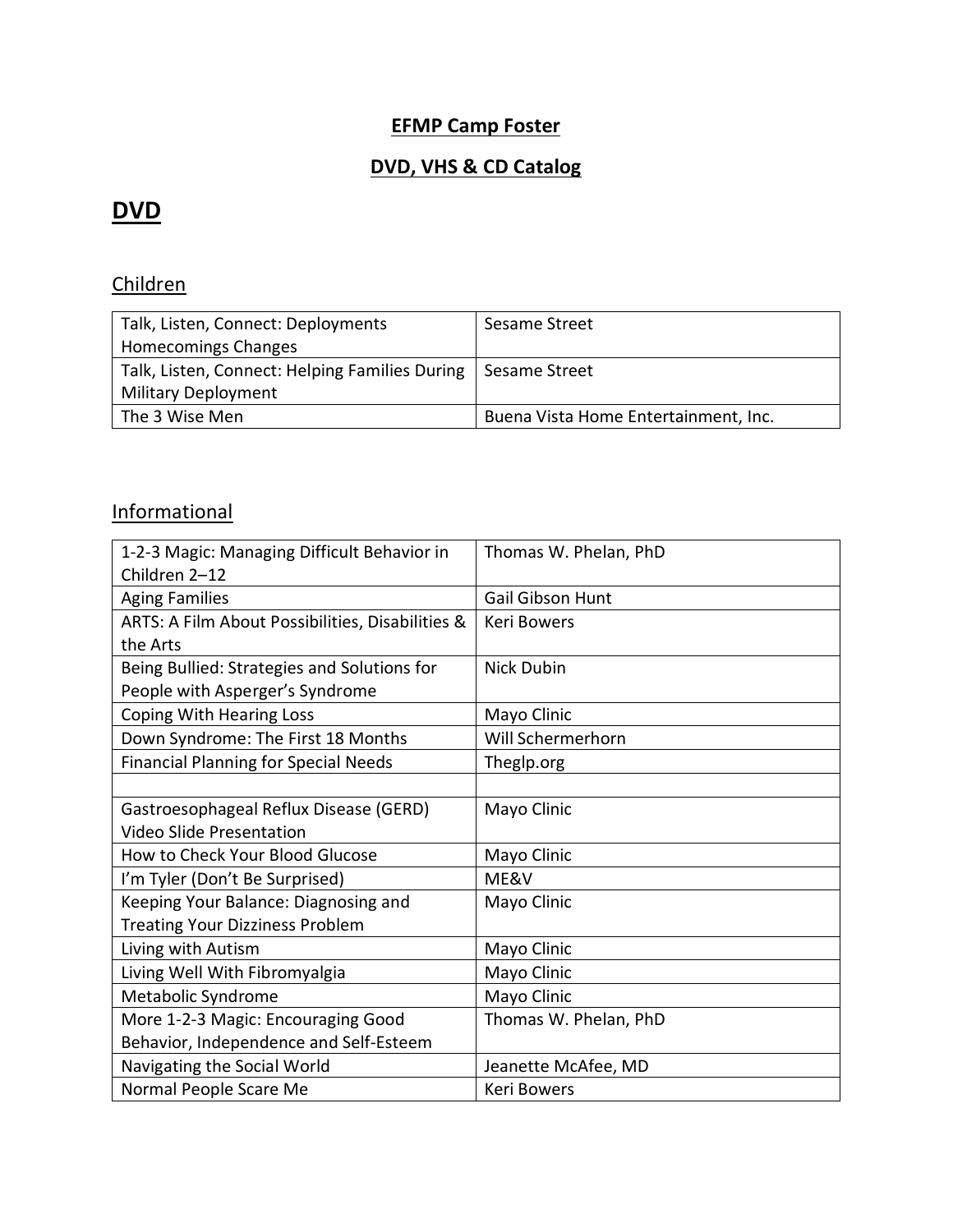| Overactive Bladder in Women                                                             | Mayo Clinic                                                            |
|-----------------------------------------------------------------------------------------|------------------------------------------------------------------------|
| Reflux and Its Complications: GERD, Barrett's<br><b>Esophagus and Esophageal Cancer</b> | Mayo Clinic                                                            |
| Suicide Prevention                                                                      | Mayo Clinic                                                            |
| Surviving Due Process: When Parents and the                                             | Harbor House Law Press, Inc.                                           |
| <b>School Board Disagree</b>                                                            | The Legal Advocacy Center                                              |
| The Happiest Baby on the Block                                                          | Harvey Karp, MD                                                        |
| The Mind-Body Connection: Mental Skills for<br>Successful Rehab                         | Mayo Clinic                                                            |
| The Sandwich Kid                                                                        | <b>Keri Bowers</b>                                                     |
| Understanding & Managing Irritable Bowel<br>Syndrome                                    | Mayo Clinic                                                            |
| Vaccines                                                                                | Vaccine Education Center at The Children's<br>Hospital of Philadelphia |
| What On Earth Do You Do When Someone<br>Dies?                                           | <b>Trevor Romain</b>                                                   |
| You Are Not Alone: Parents Talks About<br><b>Eating Disorders</b>                       | Mayo Clinic                                                            |
|                                                                                         |                                                                        |

# **VHS**

| Asperger Syndrome: A Video Guide for     | Dr. Tony Attwood |
|------------------------------------------|------------------|
| Parents and Professionals                |                  |
| Asperger Syndrome: Transition to College | Coulture Video   |
| and Work                                 |                  |

# **Audio/CD**

| Alliance Information                        | Unknown      |
|---------------------------------------------|--------------|
| Caregiving: Caring for Yourself When You    | M'Lou Zahner |
| Care for Another Adult                      |              |
| Military Youth Coping with Separation: When | I Unknown    |
| <b>Family Members Deploy</b>                |              |
| Mr. Poe and Friends: Discussing Family      | Unknown      |
| <b>Reunion After Deployment</b>             |              |